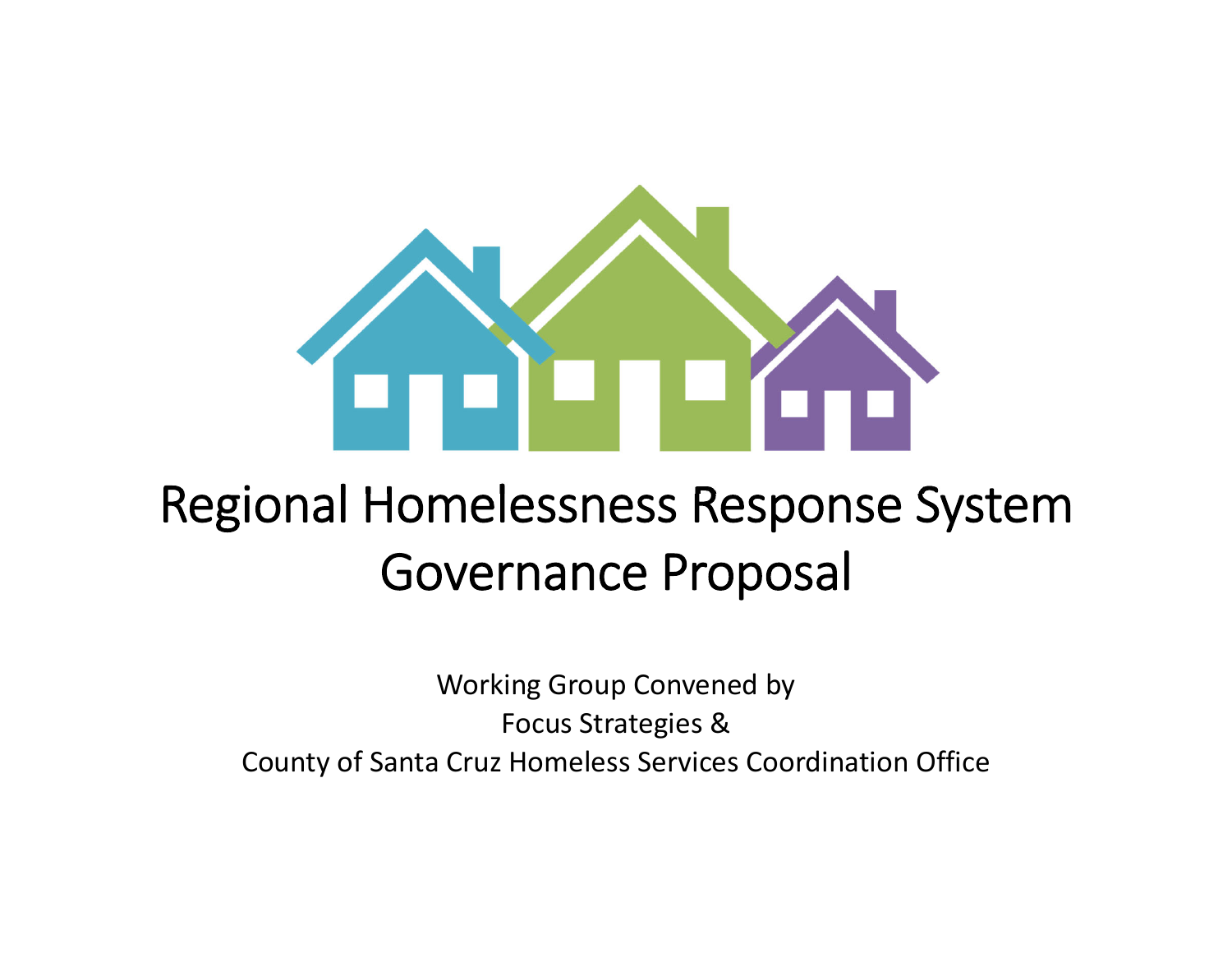# Objectives for Briefing

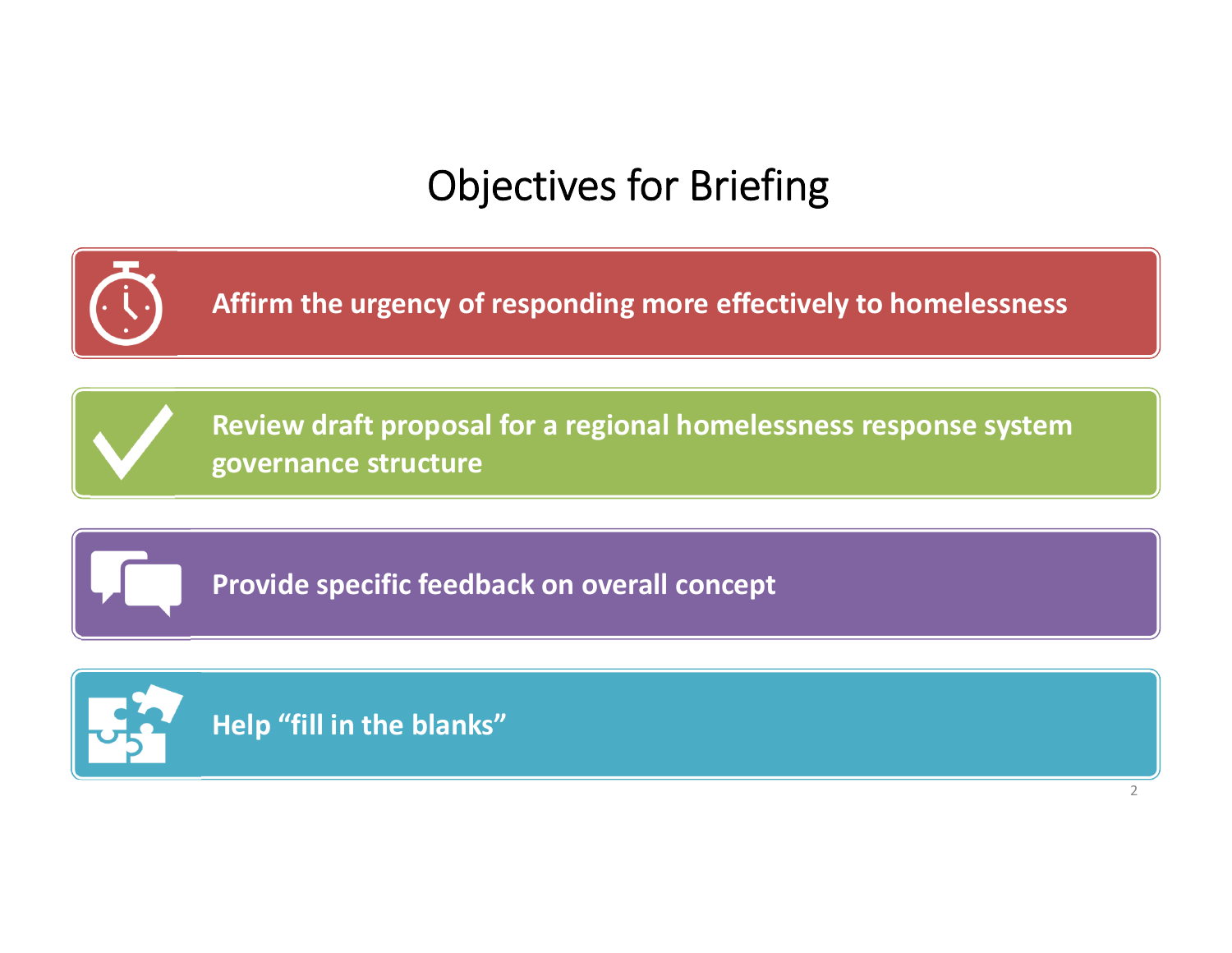### Improving the Region's Homelessness Crisis Response

**Recommendations**

Recommendations

**There are many good programs to address the growing challenge of homelessness, but the community lacks a strongly coordinated regional response**

Materialson the strength with the community<br>
lacks a strongly coordinated<br>
regional response<br>
New resources are flowing into the<br>
community, but there are limited<br>
ways to ensure they are being used<br>
as effectively as poss

**There is community frustration and lack of confidence in the response to homelessness; unclear where to direct input**

**Establish a governance structure to design, direct, and evaluate an effective regional homelessness response** *system*

**Empower new governance structure to set investment priorities informed by data and allocate funding to maximize results**

**Authorize new structure to take input, make decisions, hold accountability and communicate about the regional homelessness response**

3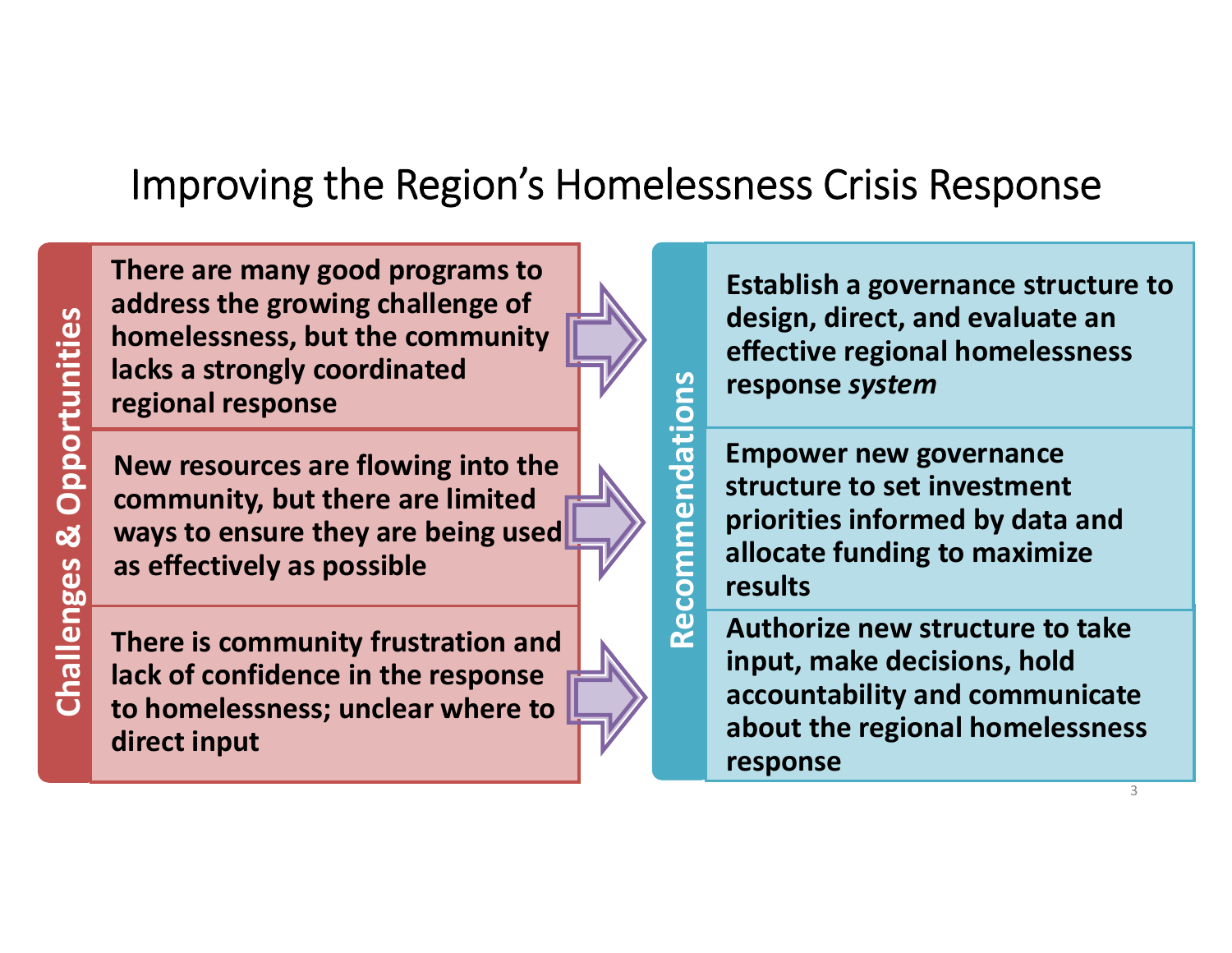### Criteria for Success and Improved Outcomes

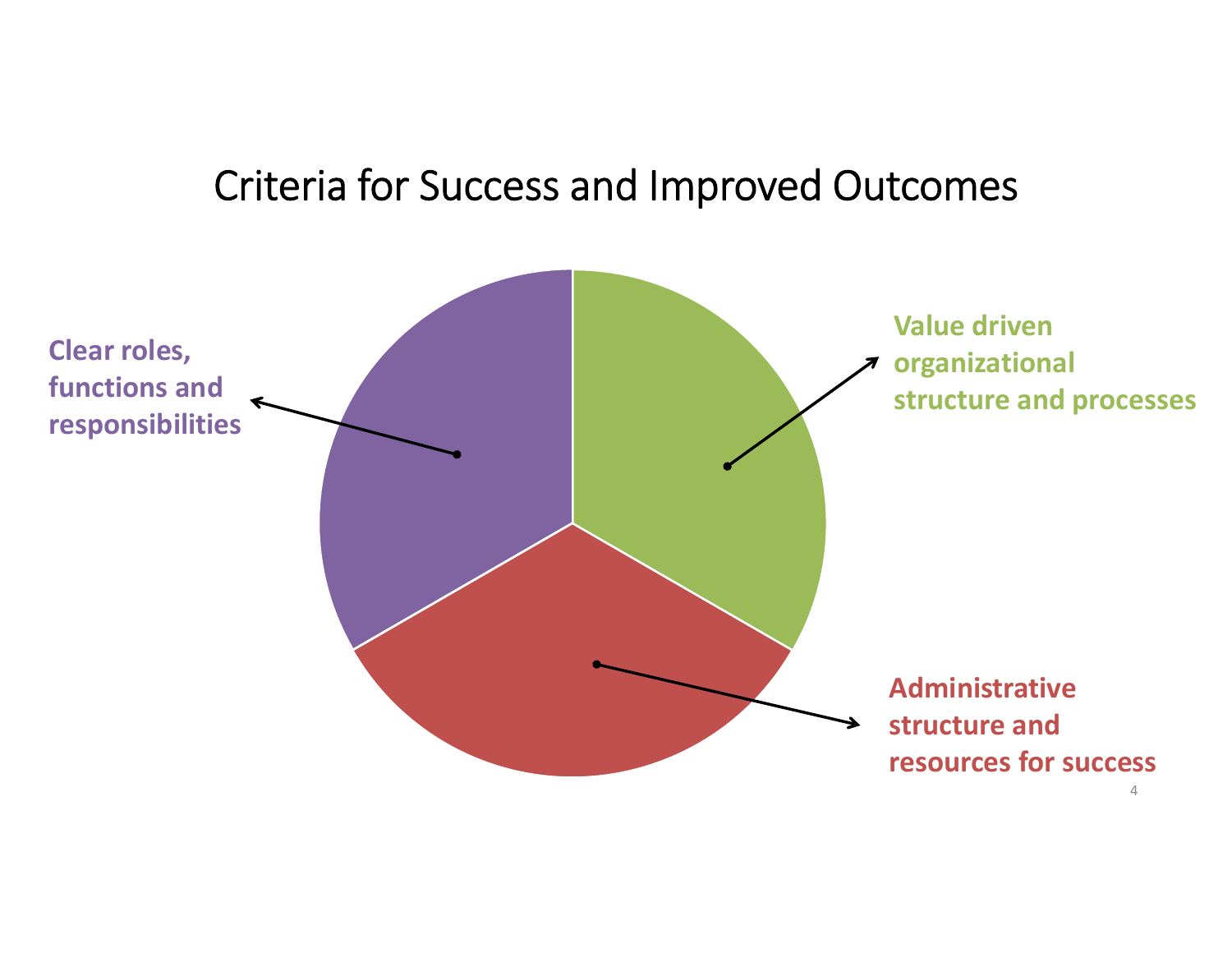### Mission, Values and Principles

**Mission:**Guide the region to an effective response to homelessness.Move away from reactive decisionmaking to forward thinking, systematic improvements and investments.

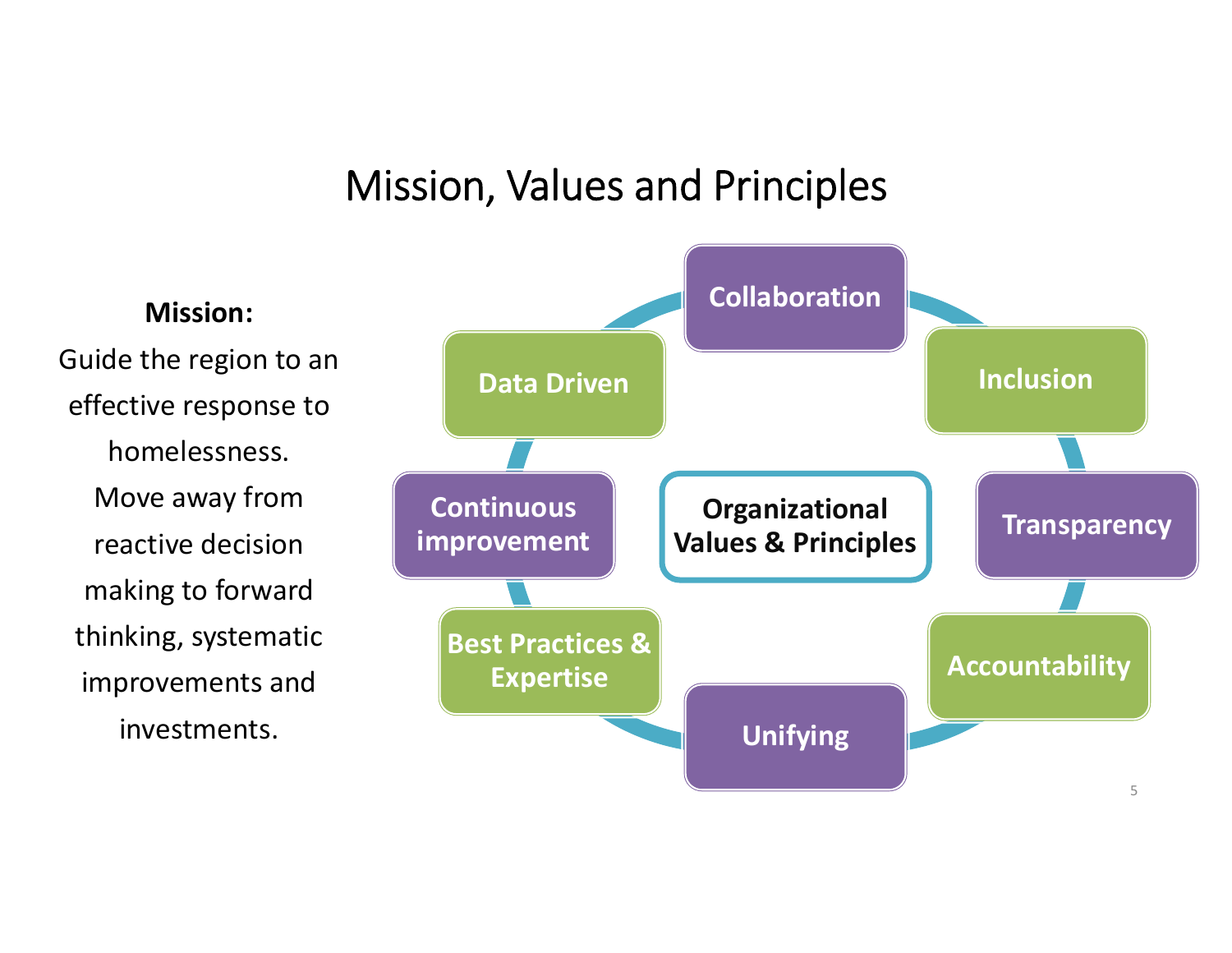### Proposed Structure for Regional Homelessness Response

**Regional Homelessness Response Commission for Santa Cruz County**

*Holds authority and accountability* for regional homelessness response; sets overall policy; establishes priorities and makes funding decisions; sets performance targets and evaluates results; engages the community

6



**Robust County Staffing and Support,** in Coordination with Staff from Cities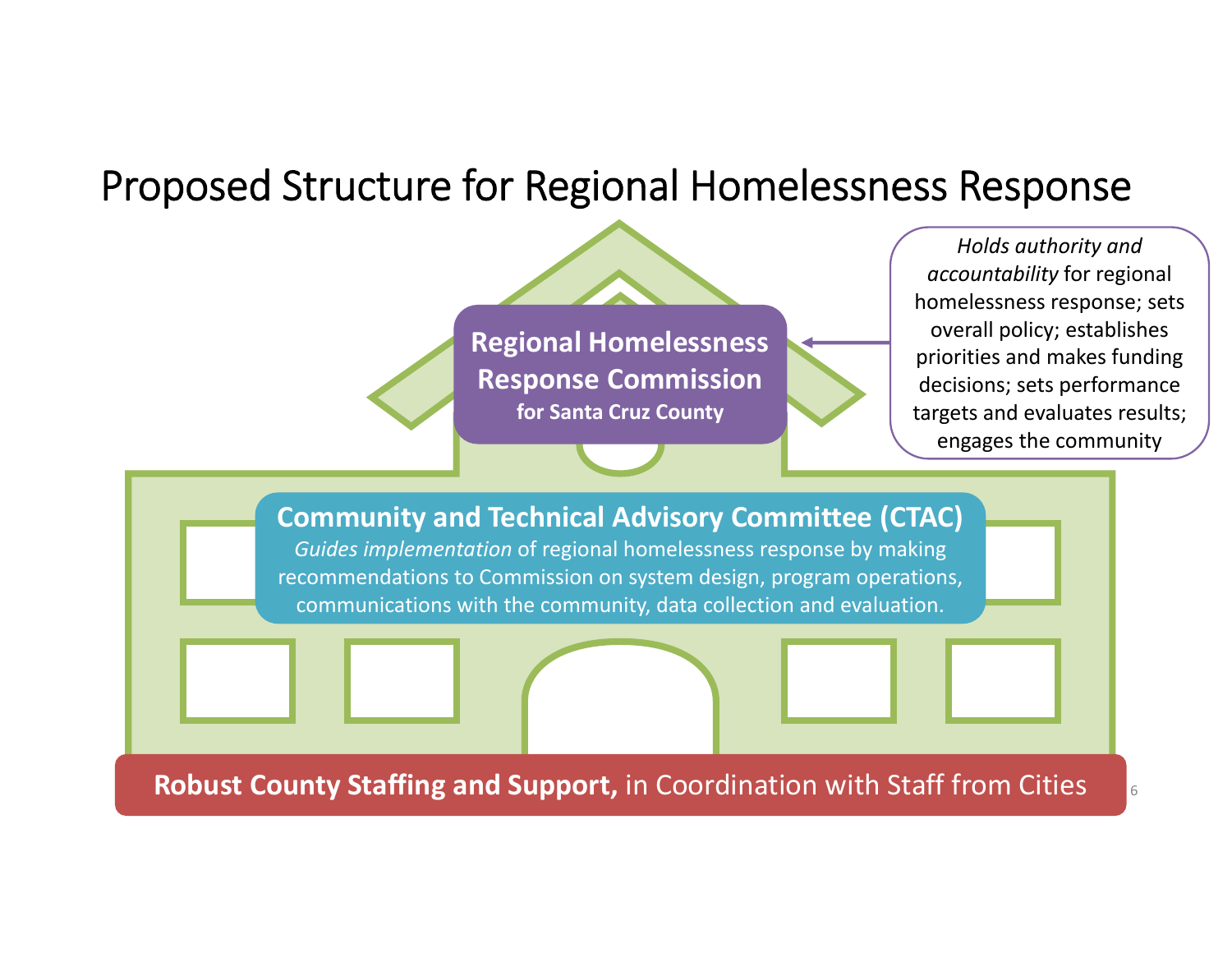### Commission Responsibilities

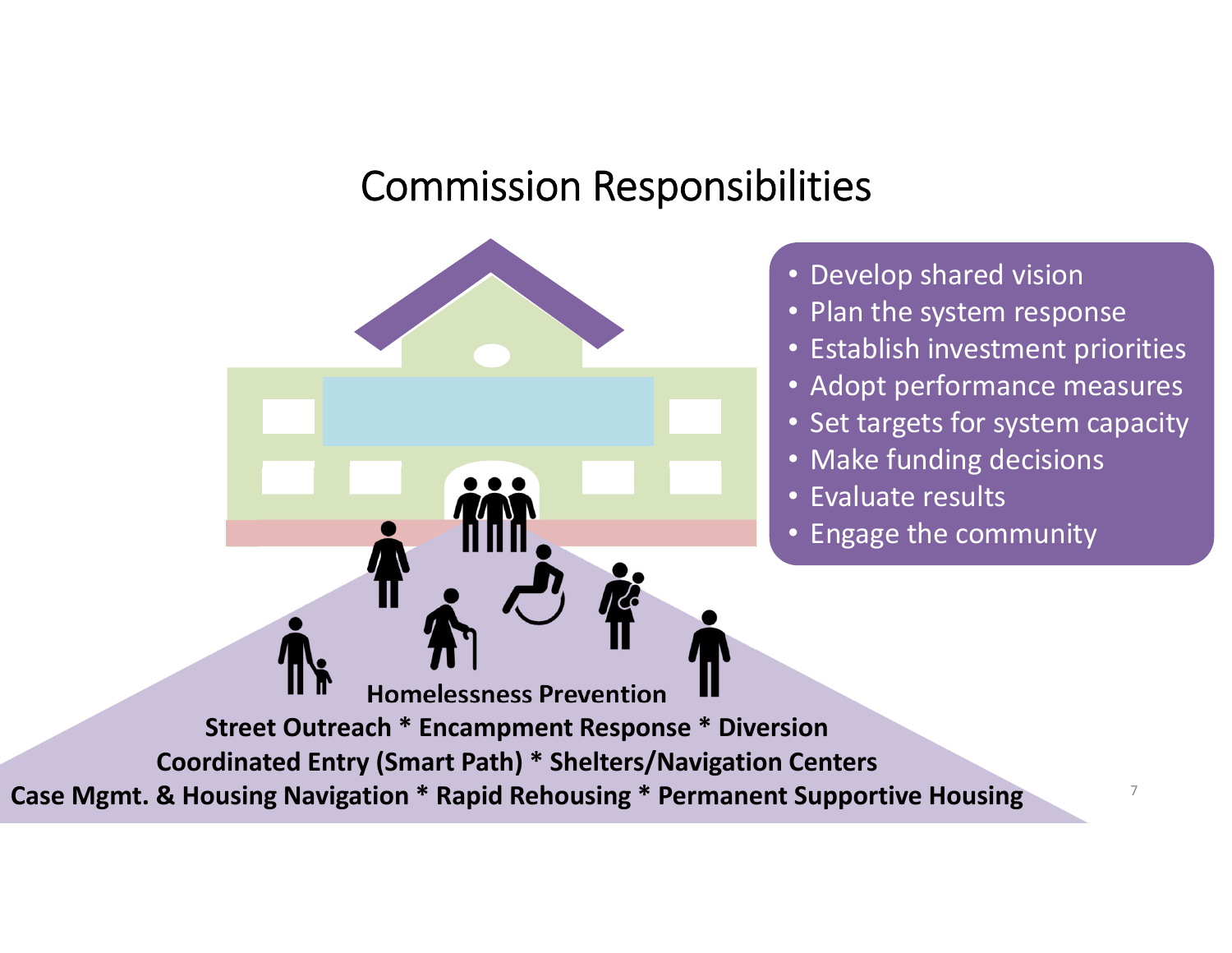### Proposed Composition

#### **Commission**

- Jurisdictional perspective: County and cities (7)
- People with Lived Experience (2)
- CTAC Representative (1)
- Partner Systems (e.g. Housing Authority, Health System (1)

Total <sup>=</sup> 11 Members

#### **CTAC**

• People with lived experience; service providers; partner systems; business sector; community organizations; faith community; advocates; neighborhood groups; general public

Seated voting members (number TBD); non‐voting members welcome

CTAC oversees task groups working on specific topics

#### **County Staff Support**

County staff (number TBD) to implement vision/direction set by the Commission and CTAC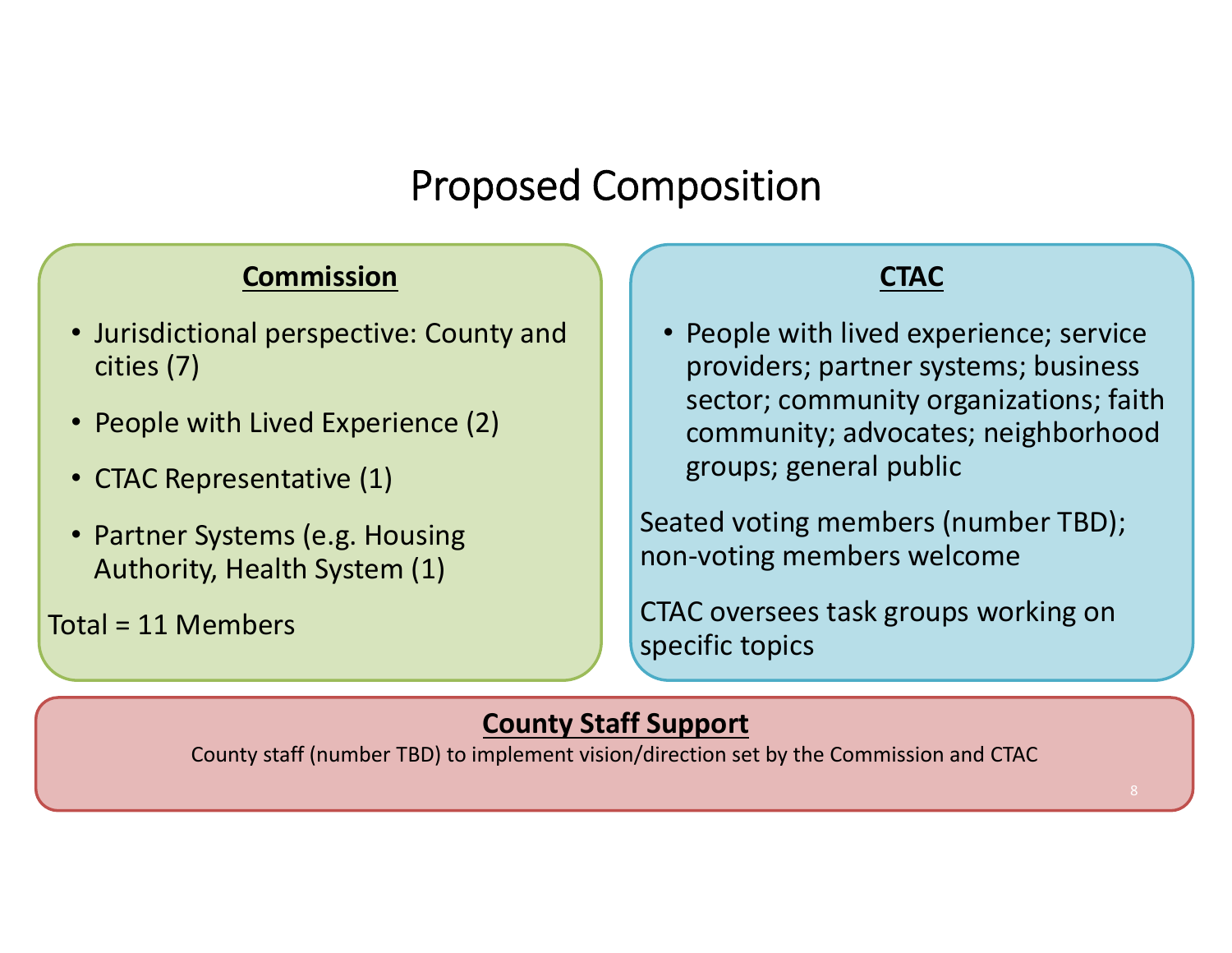## Key Task Groups of the CTAC



#### **System Planning and Funding Priorities**



**Data Systems and Evaluation**



**Community Engagement and Communication**



**Program Development and Operational Support**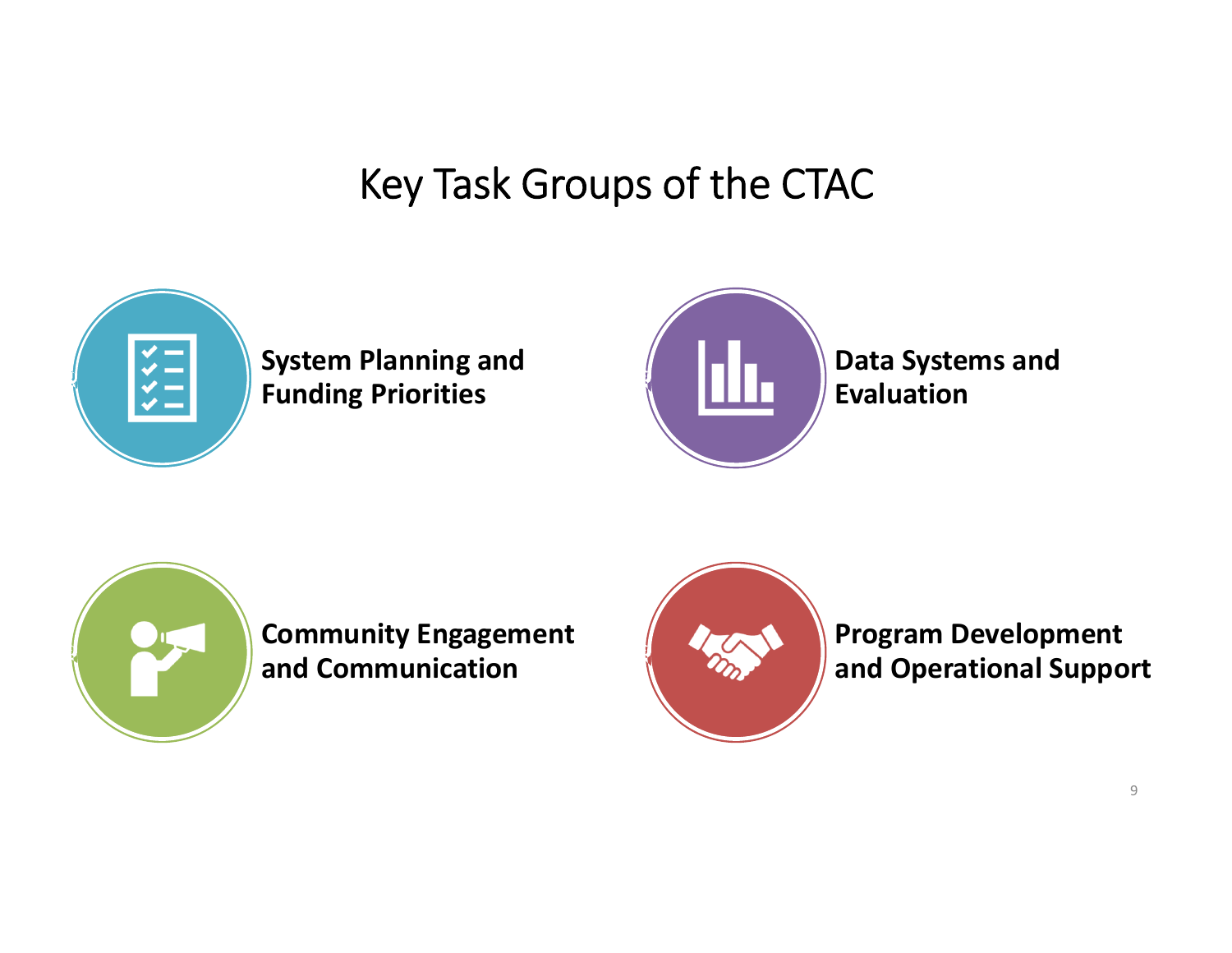### Relation of New Structure to Homeless Action Partnership



- $\blacksquare$ **EXTERGHTM** Commission and CTAC will convene regularly as needed to perform the responsibilities required of the Continuum of Care mandated by HUD
- $\blacksquare$ **EXTAC will meet at least quarterly**
- $\blacksquare$ **EX Commission and CTAC together** comprise the HUD‐mandated CoC Board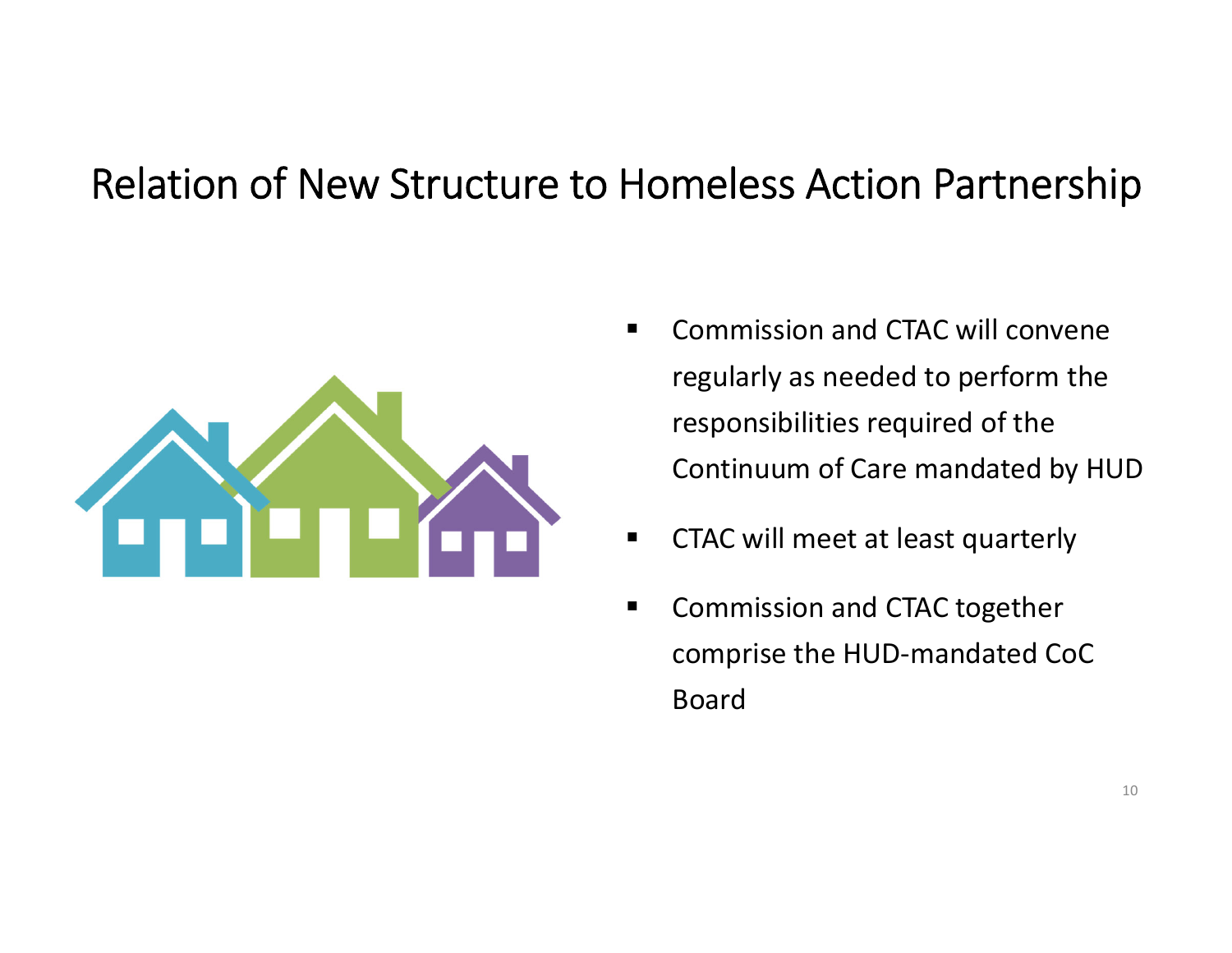### Timeline Objectives